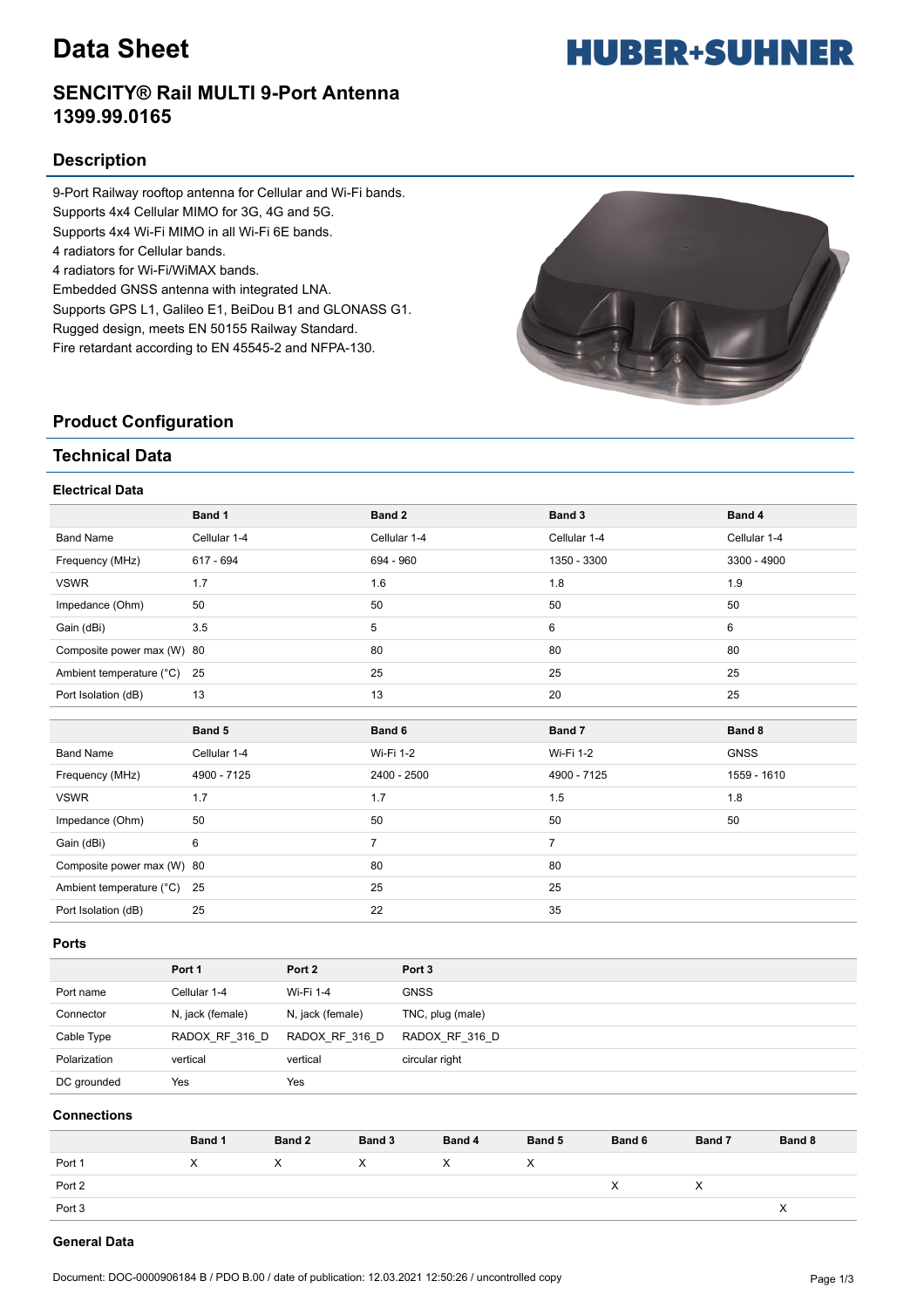# **Data Sheet**

# **HUBER+SUHNER**

### **SENCITY® Rail MULTI 9-Port Antenna 1399.99.0165**

The antenna provides 4 separate cable leads definited as "Port 1".

The antenna provides 4 separate cable leads definited as "Port 2".

Ground plane: VSWR and gain values are also valid for installations on non-metallic surfaces (no specific ground plane requirements). Please refer to the outline drawing to read the cable pigtail length of each port.

#### **Electrical Data LNA**

| LNA noise figure dB          | 1.6               |
|------------------------------|-------------------|
| LNA current consumption (mA) | 20                |
| LNA is connected to          | Port <sub>3</sub> |

This Antenna is compliant with the Radio Equipment Directive 2014/53/EU EMC: EN50121-3-2 (2016) ETSI EN 303 413 V.1.1.1 (2017-06) ETSI EN 301 489-1 V2.2.3 (2019-03) ETSI EN 301 489-19 V2.1.1 (2019-04) LNA input voltage range: 3...5V Total gain @90° elevation: 30 dBiC

Values for LNA power consumption, noise figure and gain are given for a 5V operating voltage and may differ slightly for a lower voltage.

#### **Mechanical Data**

Weight (kg) 8

Dimensions (mm) 84 x 368 x 425 (Heigth x Width x Depth)

High-voltage-protection: no voltage on RF port, if the catenary line touches antenna (EN 50124-1, 27.5 kVAC/1min). High-current-protection: Designed acc. to UIC 533, DC-grounded antenna element protection against lightning and short circuit with catenary lines (EN50388, EN 50122-1, 40kA/0.1sec)

Corrosion: Low corrosion design according to MIL-F-14072(E), 96 hours Salt Spray test.

Mounting: Shall be installed in longitudinal position to the wind/driving direction.

Suitable for installation on high speed trains with a maximum speed of 500 km/hr.

#### **Environmental Data**

| Environmental conditions                                | outdoor                   |
|---------------------------------------------------------|---------------------------|
| Operation temperature (°C)                              | -40 to 85                 |
| Storage temperature (°C)                                | $-55$ to 85               |
| Transport temperature (°C)                              | -40 to 85                 |
| IP rating                                               | <b>IP69</b>               |
| Flammability rating                                     | EN 45545-2 R24 HL3        |
| Solar radiation                                         | <b>UL 746C. F1</b>        |
| 2011/65/EU (RoHS - including<br>2015/863 and 2017/2102) | compliant acc. Annex III  |
| Lead-free soldered                                      | yes                       |
| <b>WEEE 2012/19/EU</b>                                  | no special marking needed |
| ELV 2000/53/EC                                          | compliant                 |
| REACH 1907/2006/EC                                      | compliant                 |

#### Environmental tests: EN 50155:2008-05

§12.2.3 EN 60068-2-1 Cold temperature test Ad, -55°C, 16h §12.2.4 EN 60068-2-2 Dry heat test Bd +85°C, 16h §12.2.5 EN 60068-2-30 Damp heat cyclic test Db, +25/55°C, 2 cycles §12.2.10 EN 60068-2-11 Salt Mist test Ka, 96h §12.2.11 EN 61373 § 9 Random Vibration (Long life) test, Cat. 1 class B §12.2.11 EN 61373 § 10 Mechanical shock test, Cat. 1 class B §12.2.12 DIN EN 60529 Ingress protection test, IP69

Flammability rating: EN45545-2:2013 + A1:2015, NFPA-130:2017 Tested according to ISO 4589-2:2017, NFX 70-100-1:2006, ISO 5659-2:2011.

#### **Material Data**

Radome colour RAL 7043 (dark grey) Radome material extensive material control of the PC (Polycarbonate) Back plate/base plate material example and the Aluminium